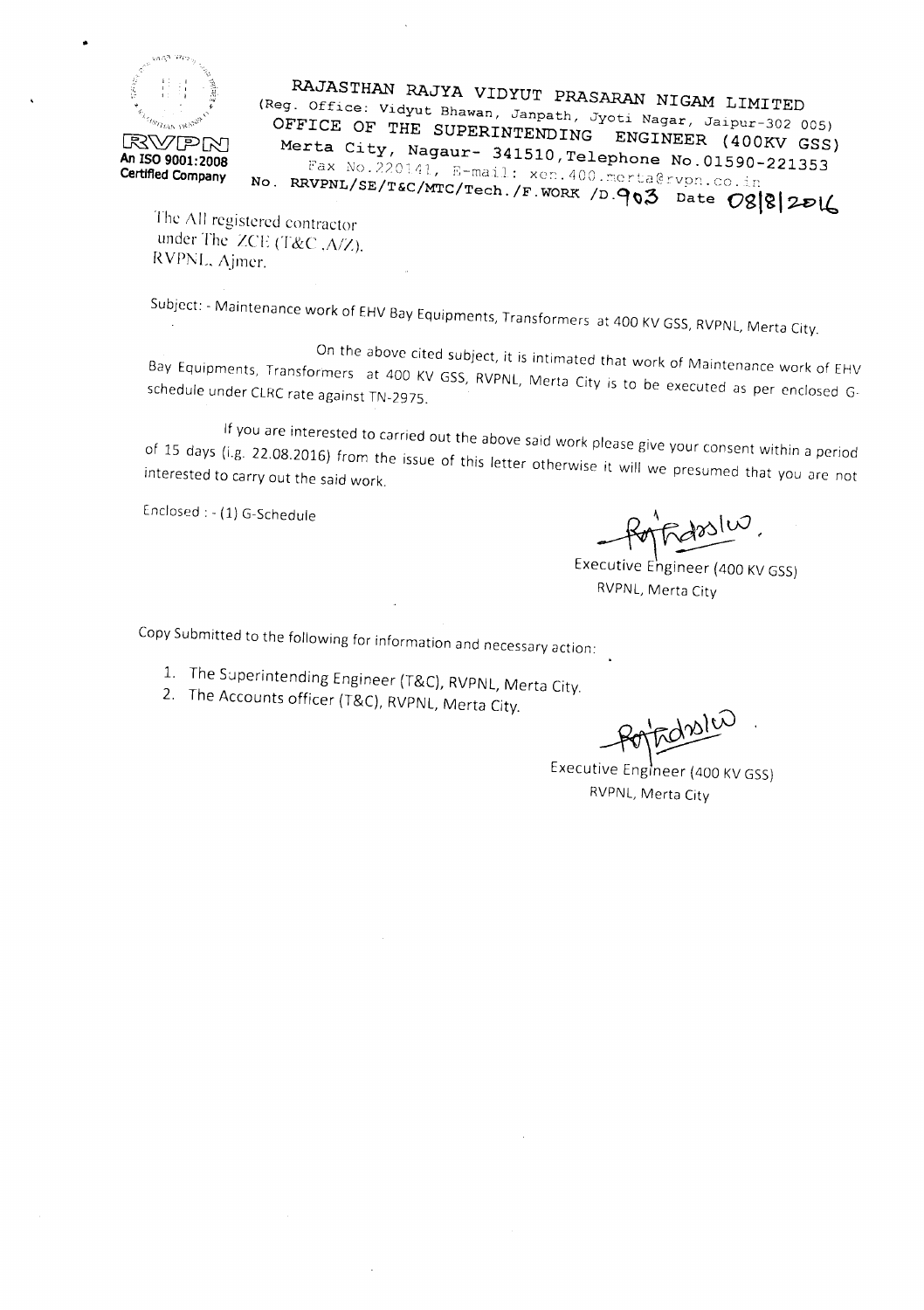## **OFFICE OF THE EXECUTIVE ENGINEER (400KV GSS), RVPN, Merta City "AN ISO 9001-2008 Certified Company"**  $\mathcal{L}_{\mathrm{max}}$

 $\overline{\phantom{a}}$ 

 $\lambda$ 

 $\sim$ 

G-Schedule for maintenance work of Bay Equipments, Power Transformers and Bus Bars & associated equipments for the year: 2016-17 at 400KV GSS, RVPN, Merta City **w.e.f. 01-09-2016 to 31-03-2017**

| <b>S.NO.</b> | <b>Particulars</b>                                                                                                                                                                                                                                                                                                                                              | <b>Numbers</b><br>of bays | Frequency of<br>maintenance<br>to be done in<br>this year | Rate as per BSR Amount as per<br>for each bay<br>(Rs.) | <b>BSR</b><br>(Rs.) | Amount as per<br><b>CLRC (60%</b><br>above BSR)<br>(Rs.) |
|--------------|-----------------------------------------------------------------------------------------------------------------------------------------------------------------------------------------------------------------------------------------------------------------------------------------------------------------------------------------------------------------|---------------------------|-----------------------------------------------------------|--------------------------------------------------------|---------------------|----------------------------------------------------------|
| $\mathbf{1}$ | Maintenance of Bay Equipments                                                                                                                                                                                                                                                                                                                                   |                           |                                                           |                                                        |                     |                                                          |
|              | Maintenance work of following bay equipments such as Circuit Breaker, Current<br>Transformers, Lightning Arrestors, Isolators, CVTs, PLCC equipments and corresponding<br>Control and Relay Panels. (All spares, Lubricating material and only special T&P shall be<br>provided by RVPN. Cleaning material and general T&P shall be arranged by theContractor.) |                           |                                                           |                                                        |                     |                                                          |
|              | a) Checking of tightness of clamps & Connectors.                                                                                                                                                                                                                                                                                                                |                           |                                                           |                                                        |                     |                                                          |
|              | b) Cleaning of all insulators.                                                                                                                                                                                                                                                                                                                                  | $\Delta$                  |                                                           |                                                        |                     |                                                          |
|              | c) Attending to oil leakage, if any.                                                                                                                                                                                                                                                                                                                            |                           |                                                           |                                                        |                     |                                                          |
|              | d) Cleaning of all Junction Boxes and secondary terminal boxes.                                                                                                                                                                                                                                                                                                 |                           |                                                           |                                                        |                     |                                                          |
|              | e) Checking of operation of CB through relays and verifying various logic and Control<br>circuits and annunciation circuits.                                                                                                                                                                                                                                    |                           |                                                           |                                                        |                     |                                                          |
|              | f) Measurement of CB operation timings.                                                                                                                                                                                                                                                                                                                         |                           |                                                           |                                                        |                     |                                                          |
|              | g) Checking of Isolator operation and its alignments.                                                                                                                                                                                                                                                                                                           |                           |                                                           |                                                        |                     |                                                          |
|              | h) Checking of gas pressures like SF6 & N2 in circuit breakers/CTs, etc.                                                                                                                                                                                                                                                                                        |                           |                                                           |                                                        |                     |                                                          |
|              | ) Measurement of IR values of LAs, CTs and CVTs.                                                                                                                                                                                                                                                                                                                |                           |                                                           |                                                        |                     |                                                          |
|              | j) Lubrication of defined parts of all equipments all required points.                                                                                                                                                                                                                                                                                          |                           |                                                           |                                                        |                     |                                                          |
|              | k) Washing the equipments. In case oil stains are present, then washing is to be done with<br>use of detergent solution.                                                                                                                                                                                                                                        |                           |                                                           |                                                        |                     |                                                          |
|              | I) Cleaning of C&R panel from inside.                                                                                                                                                                                                                                                                                                                           |                           |                                                           |                                                        |                     |                                                          |
|              | m) Providing other related work assistance as may be required by In charge.                                                                                                                                                                                                                                                                                     |                           |                                                           |                                                        |                     |                                                          |
|              | 1. 220 KV bay                                                                                                                                                                                                                                                                                                                                                   | 10                        | $\overline{2}$                                            | 2332.00                                                | 46640.00            | 74624.00                                                 |
|              | 2.132 KV bay                                                                                                                                                                                                                                                                                                                                                    | 10                        | $\overline{2}$                                            | 1892.00                                                | 37840.00            | 60544.00                                                 |
|              | $3.33KV$ bay                                                                                                                                                                                                                                                                                                                                                    | $\mathbf{1}$              | $\overline{2}$                                            | 1666.00                                                | 3332.00             | 5331.20                                                  |
|              | <b>Total Amount</b>                                                                                                                                                                                                                                                                                                                                             | 87812.00                  | 140499.20                                                 |                                                        |                     |                                                          |

Sincere Roj Garlis.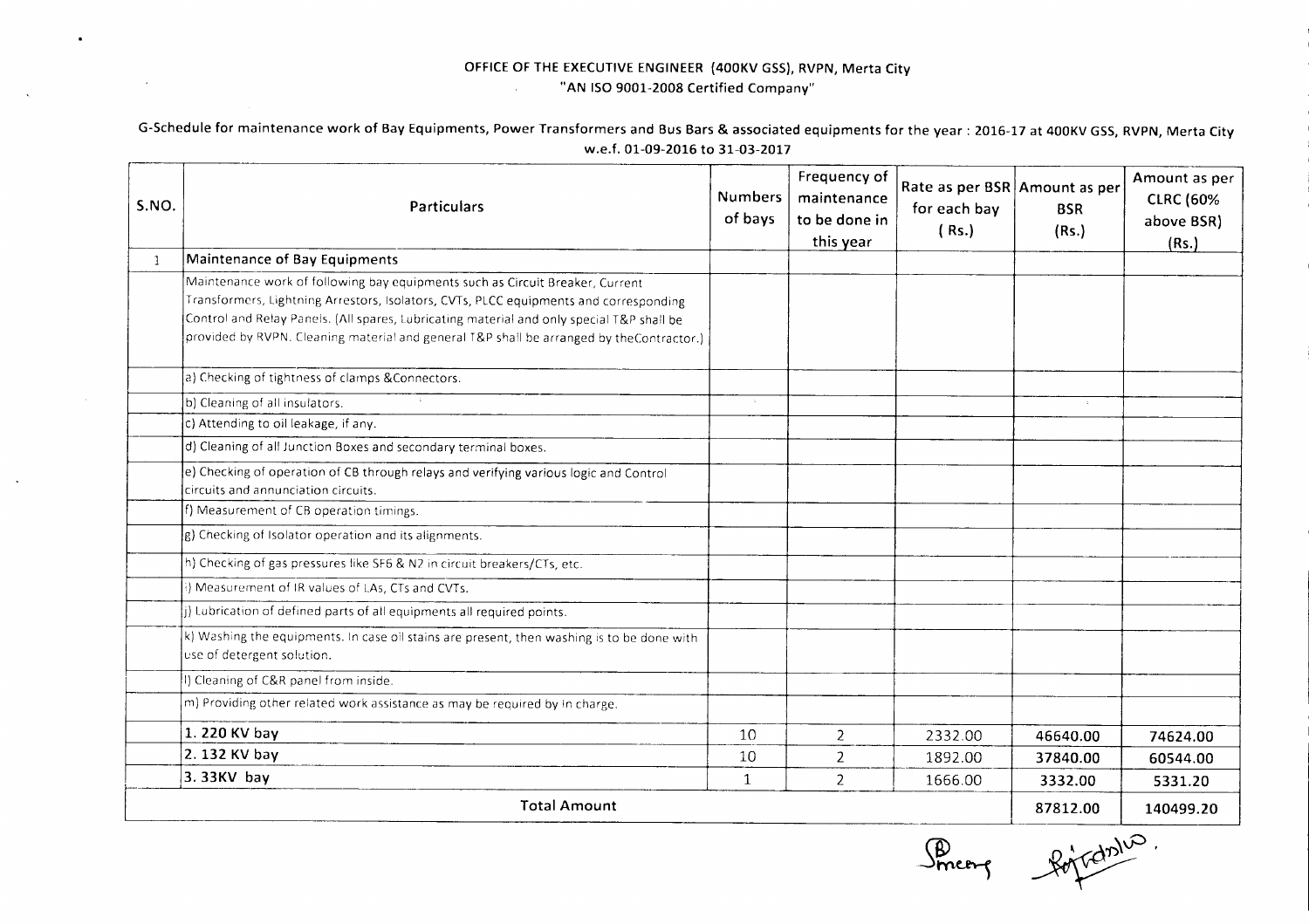| S.NO. | Particulars                                                                                                                                                                                                                                                                                        | <b>Numbers</b><br>of Trf. | Frequency of<br>maintenance<br>to be done in<br>this year | Rate as per BSR Amount as per<br>for each bay<br>(Rs.) | <b>BSR</b><br>(Rs.) | Amount as per<br><b>CLRC (60%</b><br>above BSR)<br>(Rs.) |
|-------|----------------------------------------------------------------------------------------------------------------------------------------------------------------------------------------------------------------------------------------------------------------------------------------------------|---------------------------|-----------------------------------------------------------|--------------------------------------------------------|---------------------|----------------------------------------------------------|
| 2     | <b>Maintenance of Power Transformers</b>                                                                                                                                                                                                                                                           |                           |                                                           |                                                        |                     |                                                          |
|       | Providing of work assistance as given below in Maintenance of Power Transformers for the<br>following types of Power Transformers. (All spares, lubricating material and only special<br>T&P shall be provided by RVPN. Cleaning material and general T&P shall be arranged by<br>the contractor.) |                           |                                                           |                                                        |                     |                                                          |
|       | a) Cleaning of porcelain of bushings.                                                                                                                                                                                                                                                              |                           |                                                           |                                                        |                     |                                                          |
|       | b) Checking of tightness of clamps & connectors.                                                                                                                                                                                                                                                   |                           |                                                           |                                                        |                     |                                                          |
|       | c) Cleaning of Buchholz & oil surge relays.                                                                                                                                                                                                                                                        |                           |                                                           |                                                        |                     |                                                          |
|       | d) Cleaning of glasses of all oil level indicators.                                                                                                                                                                                                                                                |                           |                                                           |                                                        |                     |                                                          |
|       | e) Cleaning of marshalling box, cooler control Cubicle, thermometer, etc., as provided.                                                                                                                                                                                                            |                           |                                                           |                                                        |                     |                                                          |
|       | f) Attending to oil leakage from Tr. Body & Bushings.                                                                                                                                                                                                                                              |                           |                                                           |                                                        |                     |                                                          |
|       | g) Checking of oil level in oil filled bushings.                                                                                                                                                                                                                                                   |                           |                                                           |                                                        |                     |                                                          |
|       | h) Checking of Drycol air drying system.                                                                                                                                                                                                                                                           |                           |                                                           |                                                        |                     |                                                          |
|       | i) Measurement of I.R. values.                                                                                                                                                                                                                                                                     |                           |                                                           |                                                        |                     |                                                          |
|       | j) Measurement of earth resistance.                                                                                                                                                                                                                                                                |                           |                                                           |                                                        |                     |                                                          |
|       | k) Testing of PRD                                                                                                                                                                                                                                                                                  |                           |                                                           |                                                        |                     |                                                          |
|       | I) Checking of tripping circuits of Buchholz & WDG, oil temperature controls and Protection<br>scheme.                                                                                                                                                                                             |                           |                                                           |                                                        |                     |                                                          |
|       | m) Checking of OLTC gear operations.                                                                                                                                                                                                                                                               |                           |                                                           |                                                        |                     |                                                          |
|       | n) Checking of auto circuits of cooling bank.                                                                                                                                                                                                                                                      |                           |                                                           |                                                        |                     |                                                          |
|       | o) Taking of oil samples for testing.                                                                                                                                                                                                                                                              |                           |                                                           |                                                        |                     |                                                          |
|       | $ p)$ To carryout other special measurements as may be required.                                                                                                                                                                                                                                   |                           |                                                           |                                                        |                     |                                                          |
|       | g) Providing of other related work assistance as may be required by Work Incharge.                                                                                                                                                                                                                 |                           |                                                           |                                                        |                     |                                                          |
|       | 1. 220/132 kV, 160 MVA                                                                                                                                                                                                                                                                             | $\mathbf{0}$              | $\overline{0}$                                            | 1357.00                                                | 0.00                | 0.00                                                     |
|       | 1. 220/132 kV, 100 MVA                                                                                                                                                                                                                                                                             | 3                         | $\overline{2}$                                            | 1357.00                                                | 8142.00             | 13027.20                                                 |
|       | 2. 132/33 kV, 6MVA                                                                                                                                                                                                                                                                                 | $\mathbf{1}$              | $\overline{2}$                                            | 1220.00                                                | 2440.00             | 3904.00                                                  |
|       | 3. Aux. supply station Transformer                                                                                                                                                                                                                                                                 | $\overline{2}$            | $\overline{2}$                                            | 774.00                                                 | 3096.00             | 4953.60                                                  |
|       | <b>Total Amount</b>                                                                                                                                                                                                                                                                                |                           |                                                           |                                                        | 13678.00            | 21884.80                                                 |

 $\mathcal{L}^{\mathcal{L}}$ 

Bureau Signalistes